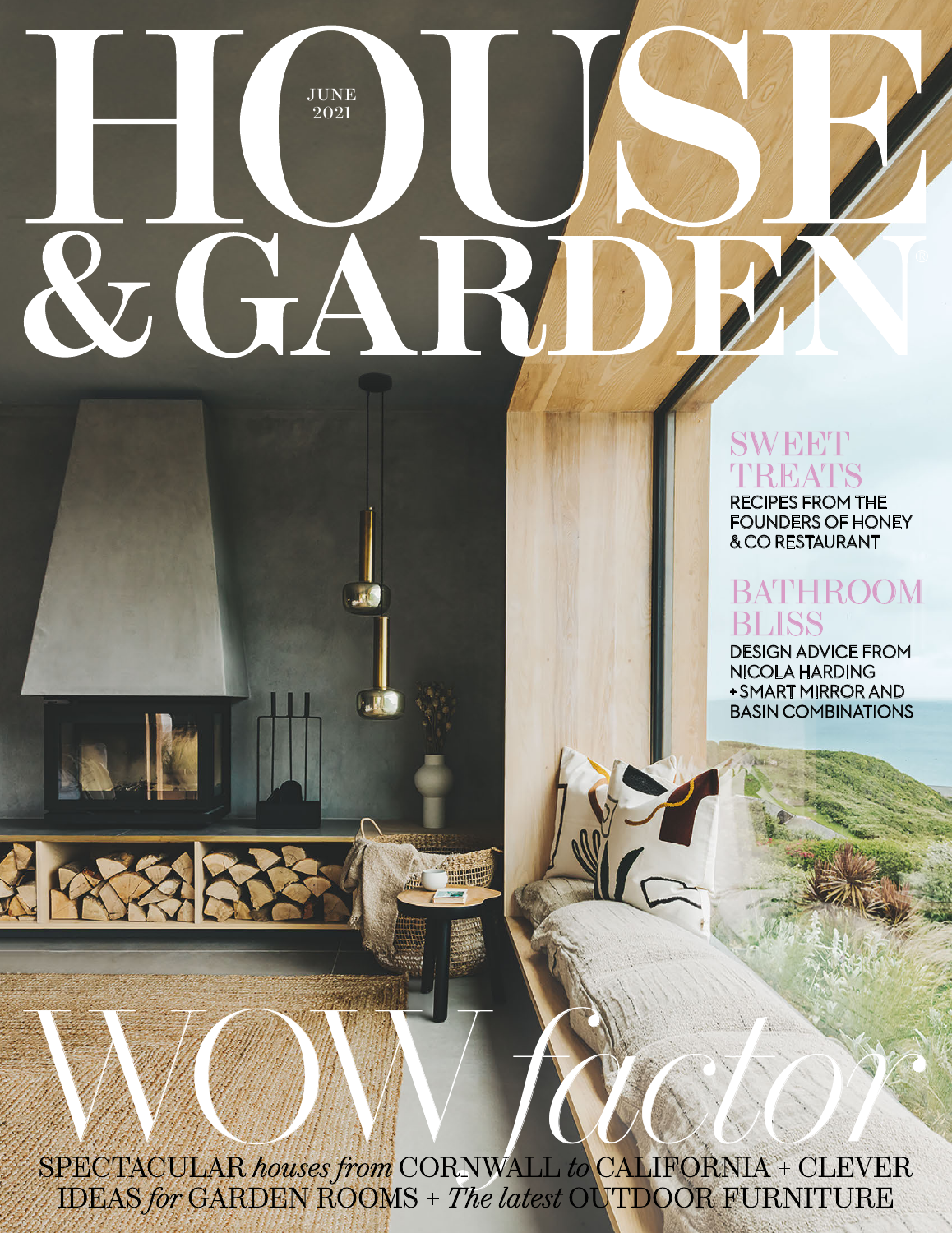## *News | Out* & *About | Sourcebook | The List | Outside Interests | Books | Art*

INSIDER

#### ACHILLE'S APPEAL

Italian designer and architect Achille Salvagni, who has offices in Rome, New York and London, has opened a new light-filled gallery on Grafton Street, W1. It provides the backdrop to his latest collection of furniture and lighting. 'I'm inspired by the capability of craftspeople, so my designs are based around their skills,' explains Achille, who has worked on the new pieces with a foundry and parchment maker in Rome and a Venetian glass workshop in Murano. 'Everything I design has a story,' he says, explaining how a group of 16th-century Egyptian alabaster vessels was the inspiration for his 'Aldus' vases and how a wavy pair of curtains, which he spotted in a palace in Rome, inspired the parchment-covered 'Silk White' cabinet. 'The curtains were held back by some elaborate bronze tie backs, so I treated the hinges like jewels.' *achillesalvagni.com*  $\triangleright$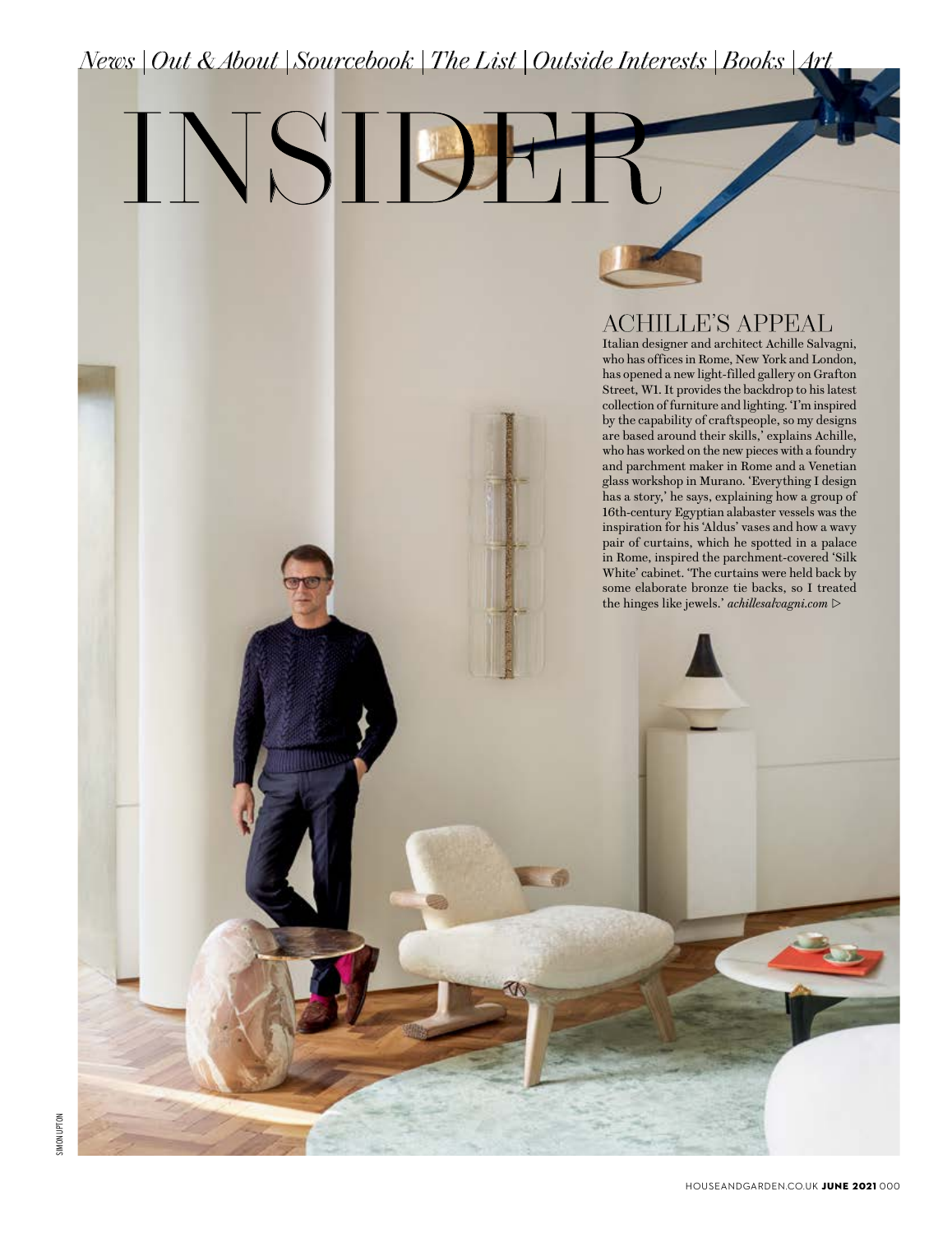#### INSIDER *news*

#### EDITED BY ELIZABETH METCALFE



#### Dealer delights

Those in the market for antique and vintage furniture should check out The Bruno Effect, a new online marketplace set to launch next month. Founded by Carmine Bruno, who was formerly the managing director of 1st Dibs International, the platform brings together 650 invited dealers from across the world. These include Philadelphia-based Moderne Gallery and London's Robert Young Antiques. The Paavo Tynell chandelier and Alvar Aalto chaise longue pictured here are both from the Swedish gallery Modernity. Dealers pay a subscription fee, while customers are encouraged to contact them directly and – unusually for a digital platform – negotiate and even buy pieces offline. 'Buyers want to communicate with dealers, to be able to tap into their knowledge and trust in the provenance of a piece,' says Carmine. *thebrunoeffect.com*

## BAMBOO AND BOBBIN

Dorset-based antique dealer-turned-furniture designer Robin Myerscough has recently joined forces with cabinetmaker David Ellis of Lascombe Hill Design on a new range of upholstered and occasional furniture. The pieces are inspired by faux bamboo and bobbin designs from the Georgian period, but have been finished in bold colours to give them a contemporary edge. 'There's nothing too large – just useful and really elegant items,' says Robin. All the pieces are made to order to the size, colour and finish of your choice. Prices start at £1,020 for the 'Bamboo Mirror'. *robinmyerscough.co.uk*





### GROWING DEMAND

In response to the increasing popularity of house plants, Swiss furniture brand USM has devised a new add-on for its modular 'Haller' system: plant pot-holding panels. These slot into the existing pieces, or you can buy coffee tables, shelves and sideboards that incorporate them. The pots, in basalt and terracotta, are included. From £494 for a small side table. *usm.com*



Having struggled to find fabrics that meet its aesthetic and sustainability standards, British furniture brand Benchmark has collaborated with textile manufacturer Tibor on a collection of natural wools and cottons. Offered in a range of muted colours, this includes a flat wool, a boiled wool and a soft bouclé, which cost from £135 a metre for flat wool. The 'Gleda Sofa' (above), designed for Benchmark by Space Copenhagen, costs from £3,595 including fabric. *benchmarkfurniture.com*  $\triangleright$